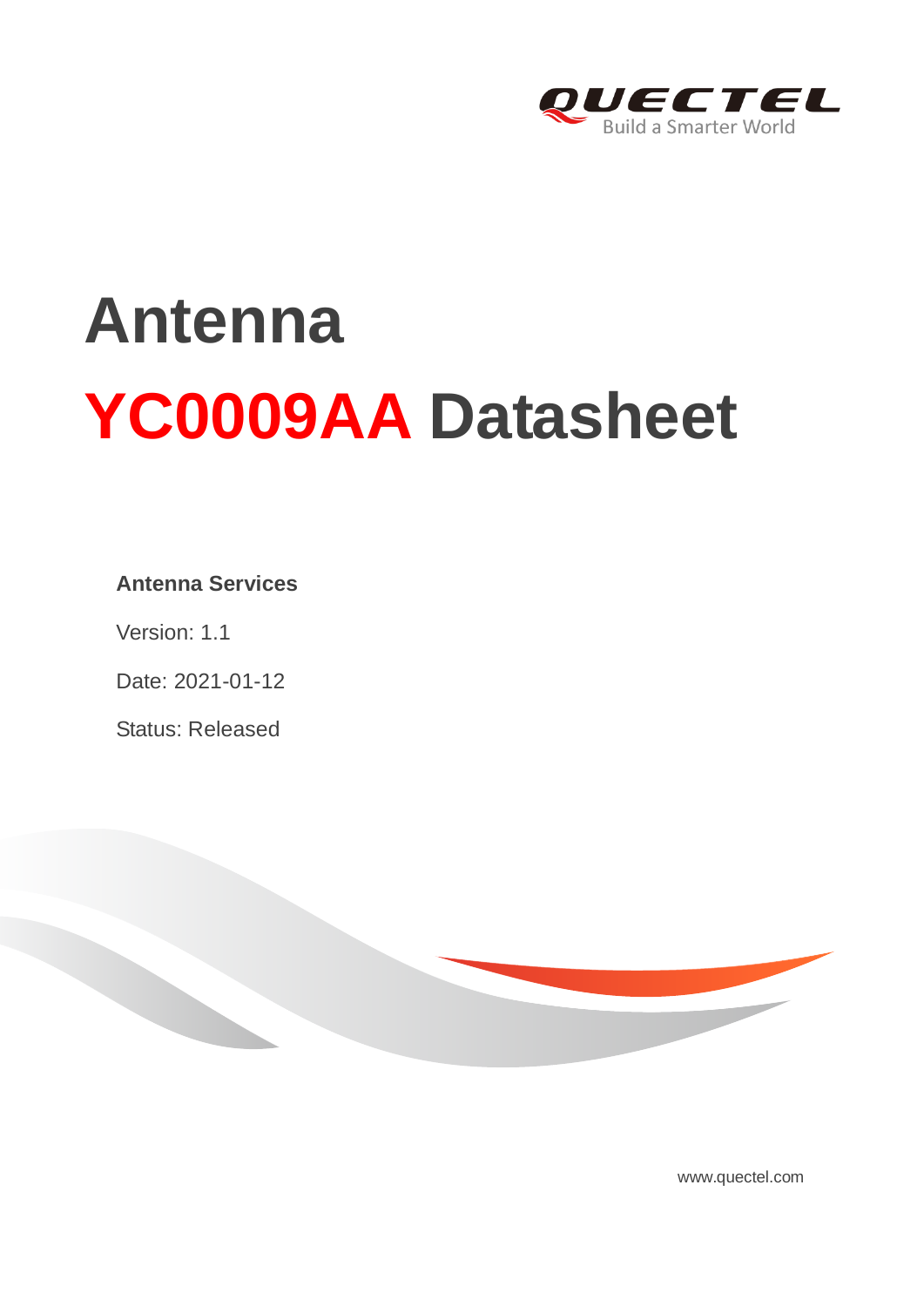

**Our aim is to provide customers with timely and comprehensive service. For any assistance, please contact our company headquarters:**

**Quectel Wireless Solutions Co., Ltd.** 

Building 5, Shanghai Business Park Phase III (Area B), No.1016 Tianlin Road, Minhang District, Shanghai 200233, China Tel: +86 21 5108 6236 Email: [info@quectel.com](mailto:info@quectel.com)

**Or our local office. For more information, please visit:**  [http://www.quectel.com/support/sales.htm.](http://www.quectel.com/support/sales.htm)

**For technical support, or to report documentation errors, please visit:**  <http://www.quectel.com/support/technical.htm> Or email to [support@quectel.com.](mailto:support@quectel.com)

#### **General Notes**

Quectel offers the information as a service to its customers. The information provided is based upon customers' requirements. Quectel makes every effort to ensure the quality of the information it makes available. Quectel does not make any warranty as to the information contained herein, and does not accept any liability for any injury, loss or damage of any kind incurred by use of or reliance upon the information. All information supplied herein is subject to change without prior notice.

#### **Disclaimer**

While Quectel has made efforts to ensure that the functions and features under development are free from errors, it is possible that these functions and features could contain errors, inaccuracies and omissions. Unless otherwise provided by valid agreement, Quectel makes no warranties of any kind, implied or express, with respect to the use of features and functions under development. To the maximum extent permitted by law, Quectel excludes all liability for any loss or damage suffered in connection with the use of the functions and features under development, regardless of whether such loss or damage may have been foreseeable.

## **Duty of Confidentiality**

The Receiving Party shall keep confidential all documentation and information provided by Quectel, except when the specific permission has been granted by Quectel. The Receiving Party shall not access or use Quectel's documentation and information for any purpose except as expressly provided herein. Furthermore, the Receiving Party shall not disclose any of the Quectel's documentation and information to any third party without the prior written consent by Quectel. For any noncompliance to the above requirements, unauthorized use, or other illegal or malicious use of the documentation and information, Quectel will reserve the right to take legal action.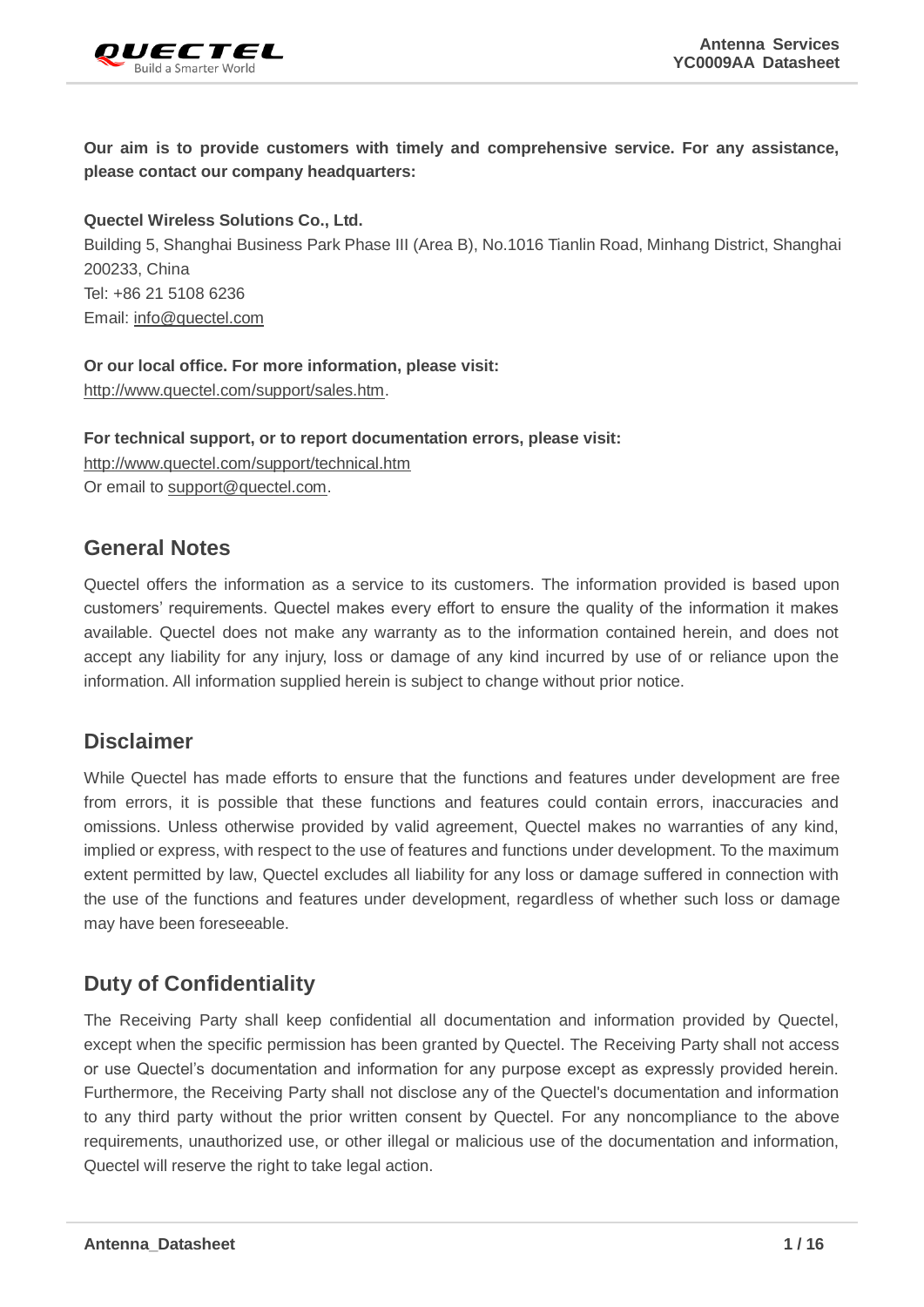

## **Copyright**

The information contained here is proprietary technical information of Quectel. Transmitting, reproducing, disseminating and editing this document as well as using the content without permission are forbidden. Offenders will be held liable for payment of damages. All rights are reserved in the event of a patent grant or registration of a utility model or design.

*Copyright © Quectel Wireless Solutions Co., Ltd. 2021. All rights reserved.*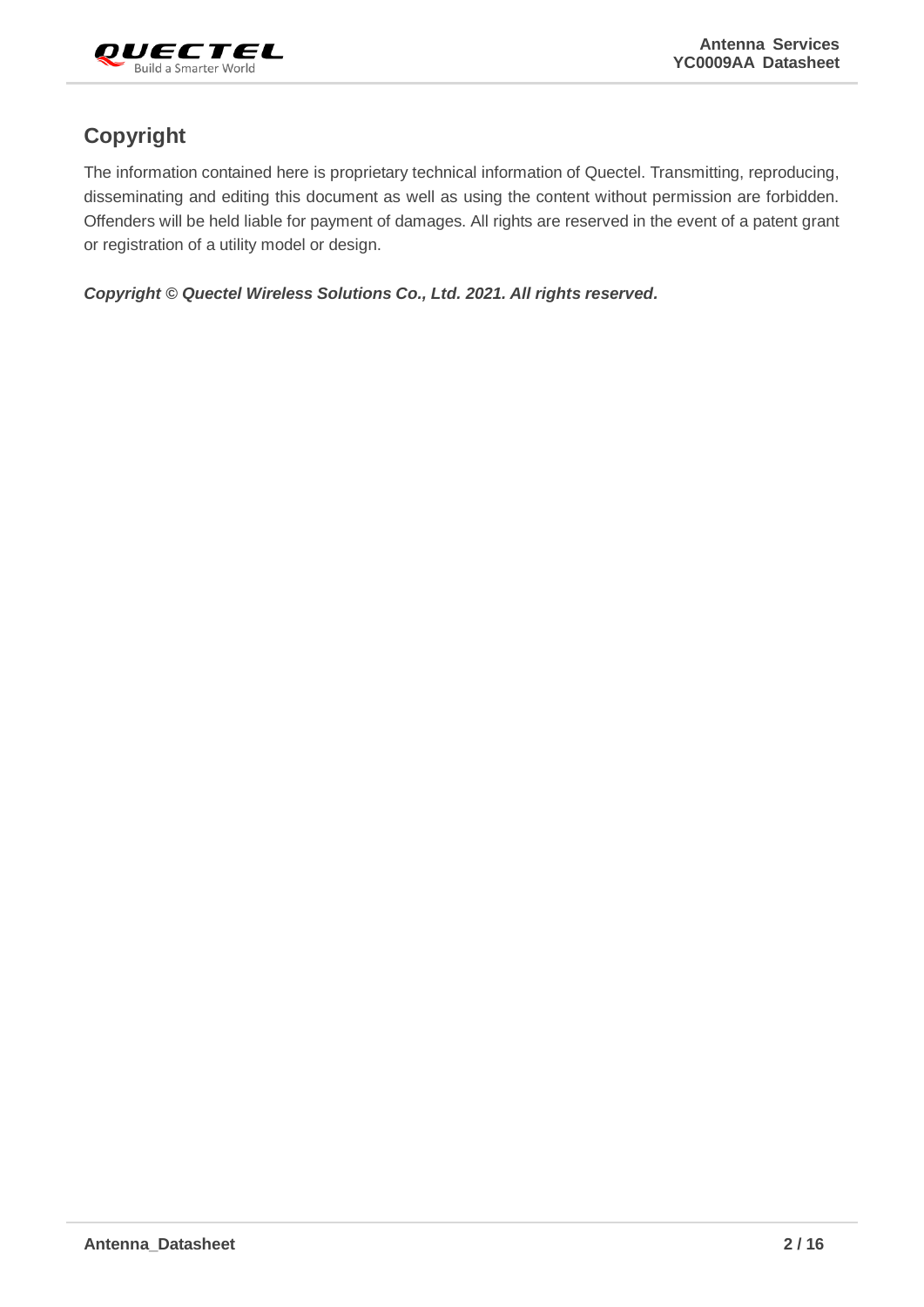<span id="page-3-0"></span>

## **About the Document**

## **Revision History**

| <b>Version</b> | <b>Date</b> | <b>Author</b> | <b>Note</b>                             |
|----------------|-------------|---------------|-----------------------------------------|
|                | 2020-09-20  | Kenny YIN     | Creation of the document                |
| 1.0            | 2020-09-20  | Kenny YIN     | First official release                  |
| 1.1            | 2021-01-12  | Kenny YIN     | Updated the antenna image in Chapter 2. |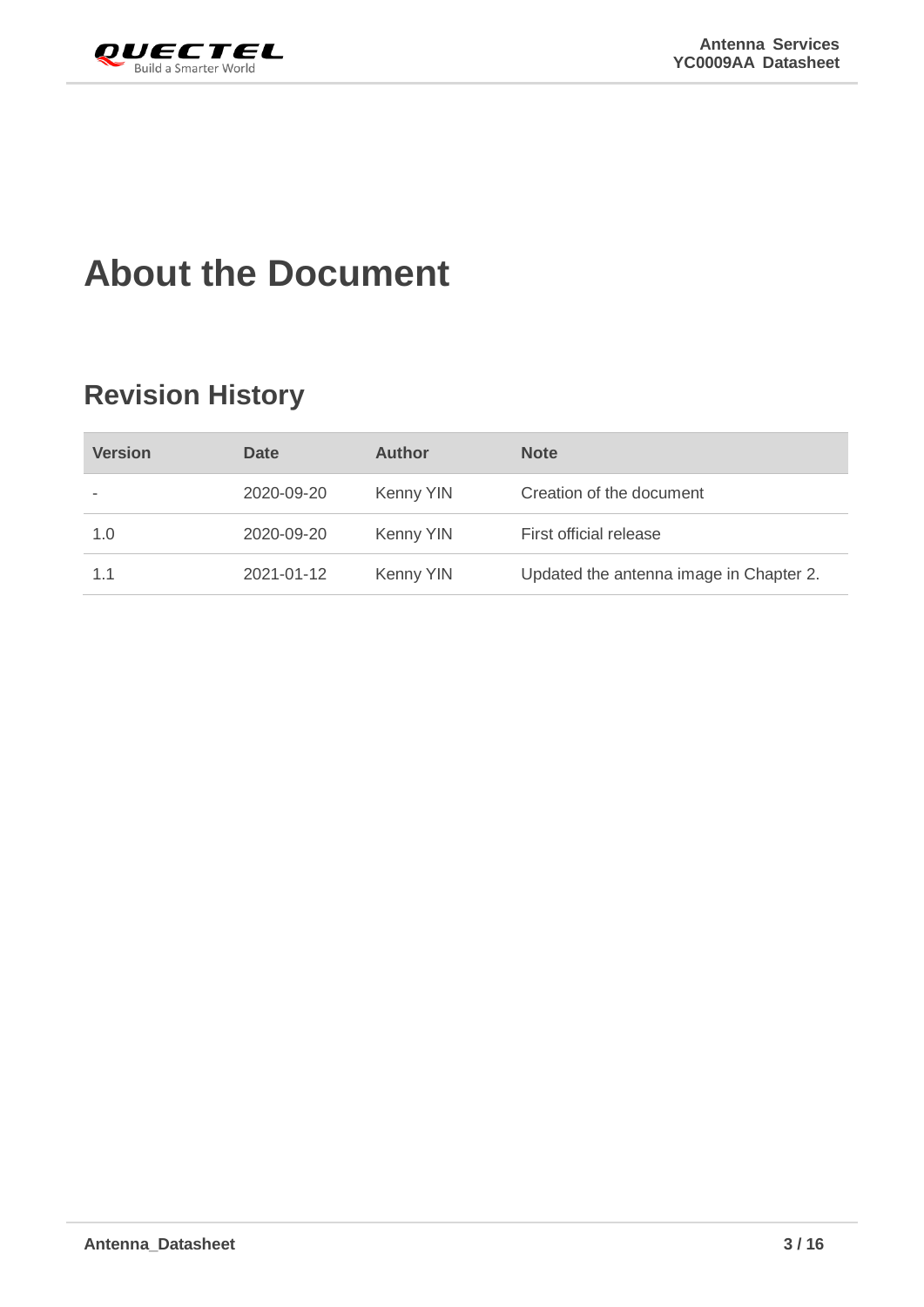

## <span id="page-4-0"></span>**Contents**

| 1              |      |  |
|----------------|------|--|
| $\overline{2}$ |      |  |
| 3              |      |  |
| 4              |      |  |
|                | 4.1. |  |
|                | 4.2. |  |
|                | 4.3. |  |
|                | 4.4. |  |
|                | 4.5. |  |
|                | 4.6. |  |
| 5              |      |  |
|                |      |  |
| $6\phantom{1}$ |      |  |
|                | 6.1. |  |
|                | 6.2. |  |
|                | 6.3. |  |
|                | 6.4. |  |
|                | 6.5. |  |
|                | 6.6. |  |
|                | 6.7. |  |
|                | 6.8. |  |
|                | 6.9. |  |
| $\overline{7}$ |      |  |
| 8              |      |  |
|                | 8.1. |  |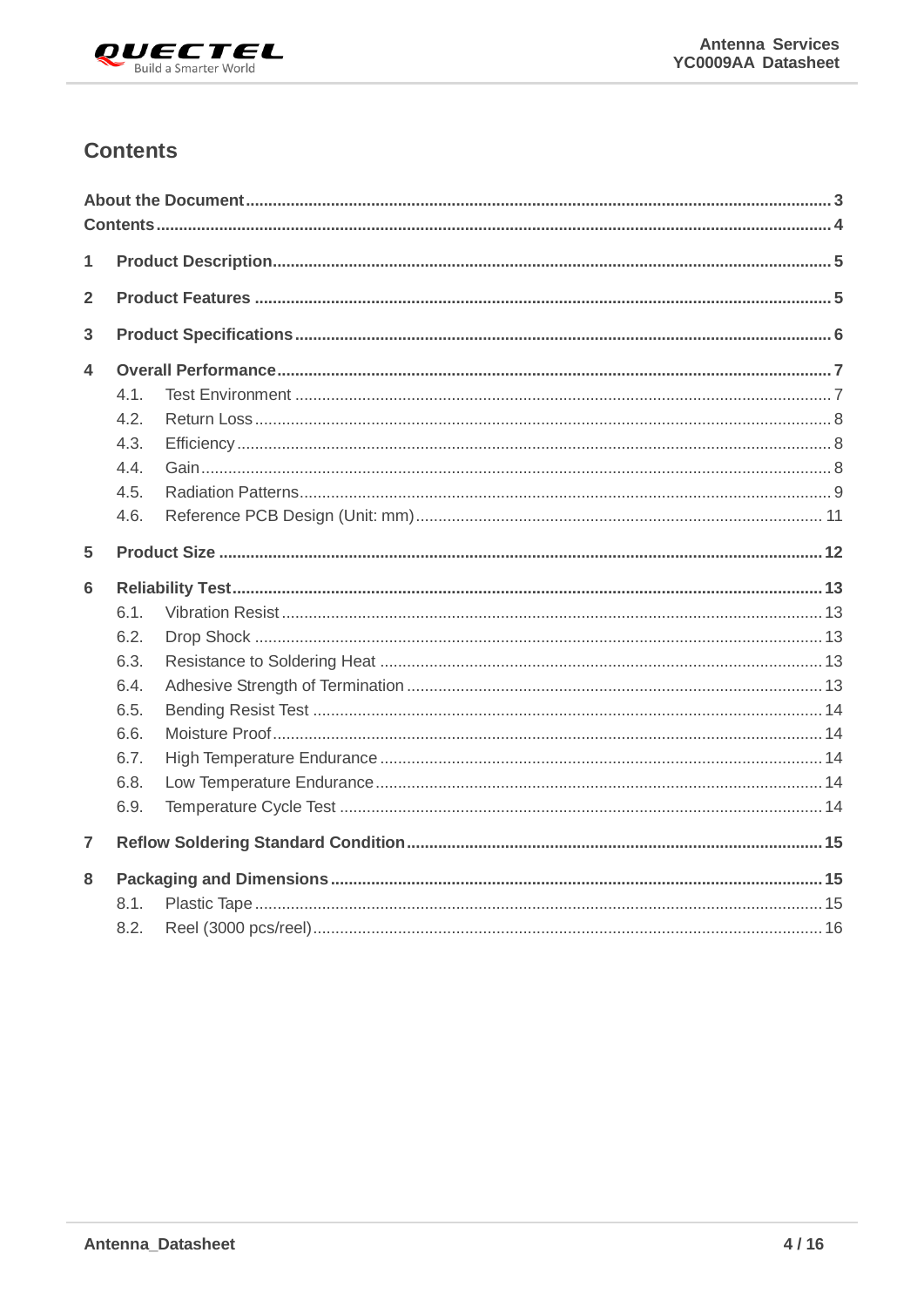

## <span id="page-5-0"></span>**1 Product Description**

The antenna is designed for superior performance, and can be widely used for wireless applications.

We provide comprehensive antenna design support such as simulation, testing and manufacturing for custom antenna solutions to meet your specific application needs.

## <span id="page-5-1"></span>**2 Product Features**

- Wi-Fi/BT
- **•** High efficiency
- **•** Excellent performance

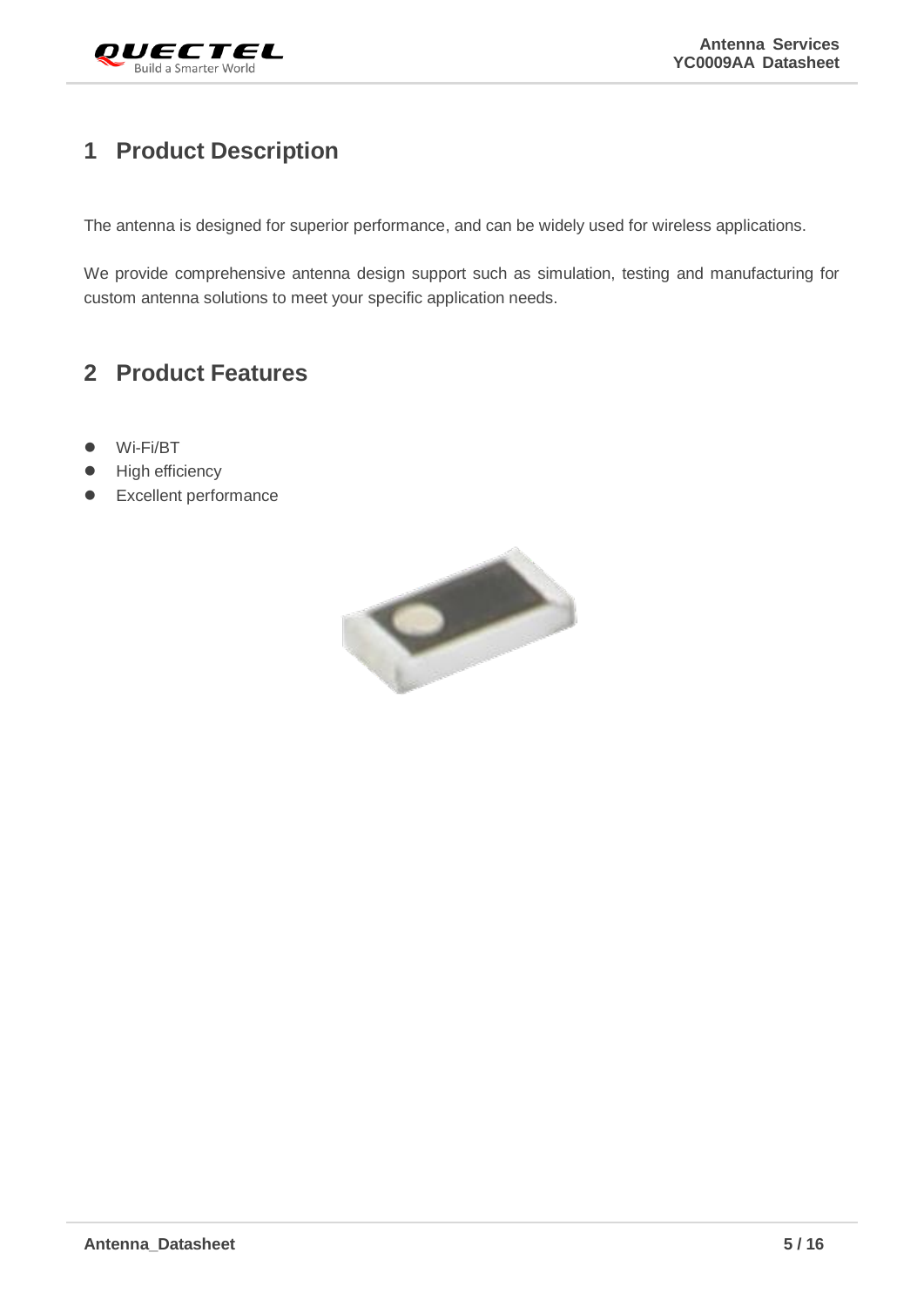

## <span id="page-6-0"></span>**3 Product Specifications**

| <b>Passive Electrical Specifications</b> |                                        |  |
|------------------------------------------|----------------------------------------|--|
| <b>Frequency Range</b>                   | 2400-2500 MHz                          |  |
| Input Impendence                         | $50 \Omega$                            |  |
| <b>Return Loss</b>                       | $\leq 2.0$                             |  |
| Gain                                     | $\leq 4$ dBi                           |  |
| Polarization Type                        | Linear                                 |  |
| <b>Mechanical Specifications</b>         |                                        |  |
| Antenna Size                             | 3.2 mm $\times$ 1.6 mm $\times$ 0.5 mm |  |
| Casing                                   | $\overline{\phantom{a}}$               |  |
| Radiator                                 | Ceramic patch                          |  |
| <b>Connector Type</b>                    | <b>SMD</b>                             |  |
| <b>Working Temperature</b>               | -40 °C to +85 °C                       |  |
| Radome Color                             | -                                      |  |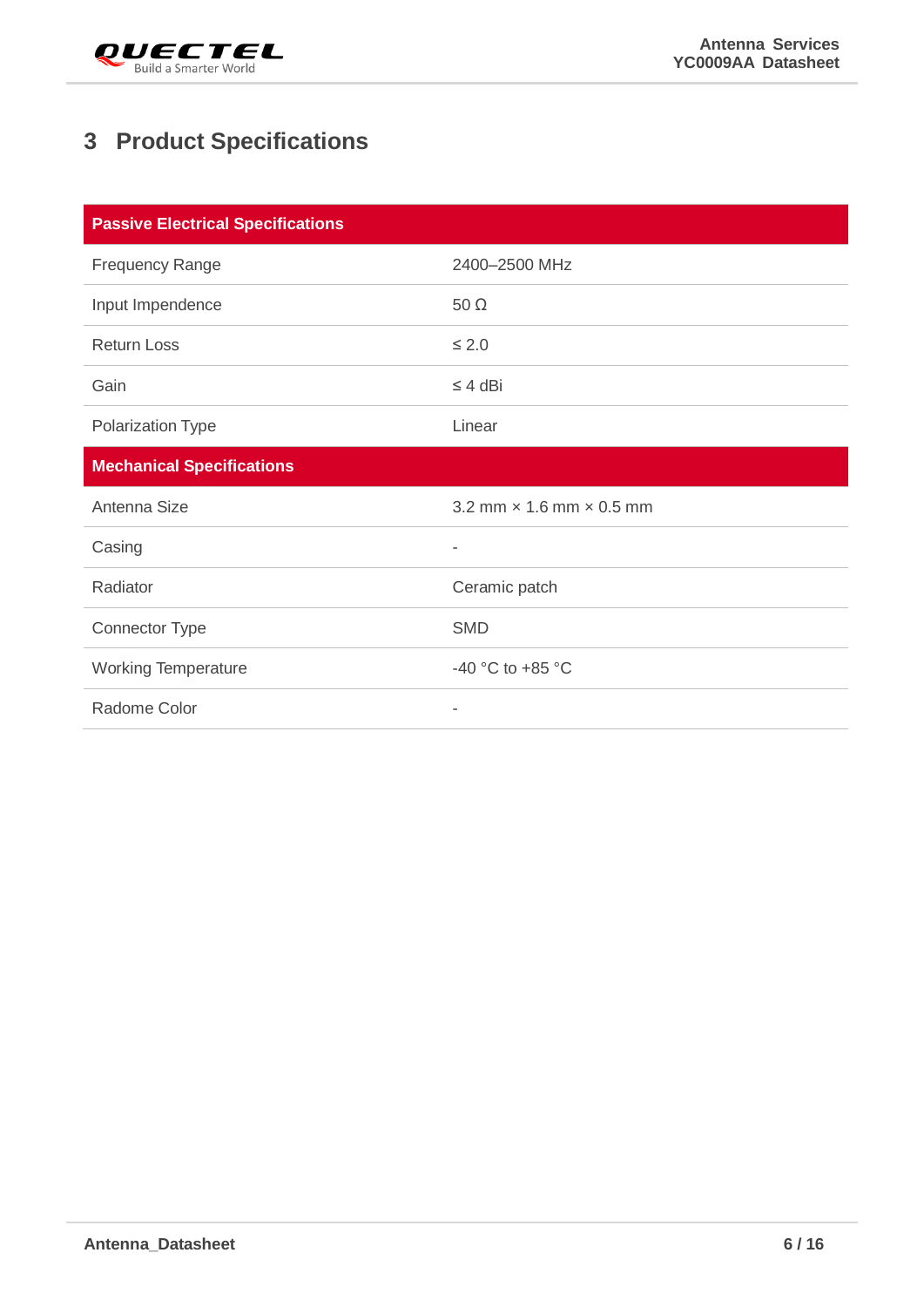

## <span id="page-7-0"></span>**4 Overall Performance**

### <span id="page-7-1"></span>**4.1. Test Environment**

- KEYSIGHT VNA Network Analyzer E5063A, 100 kHz 6.5 GHz
- RayZone® 2800 Chamber 5G (FR1) SISO/MIMO, 400 MHz 6.0 GHz

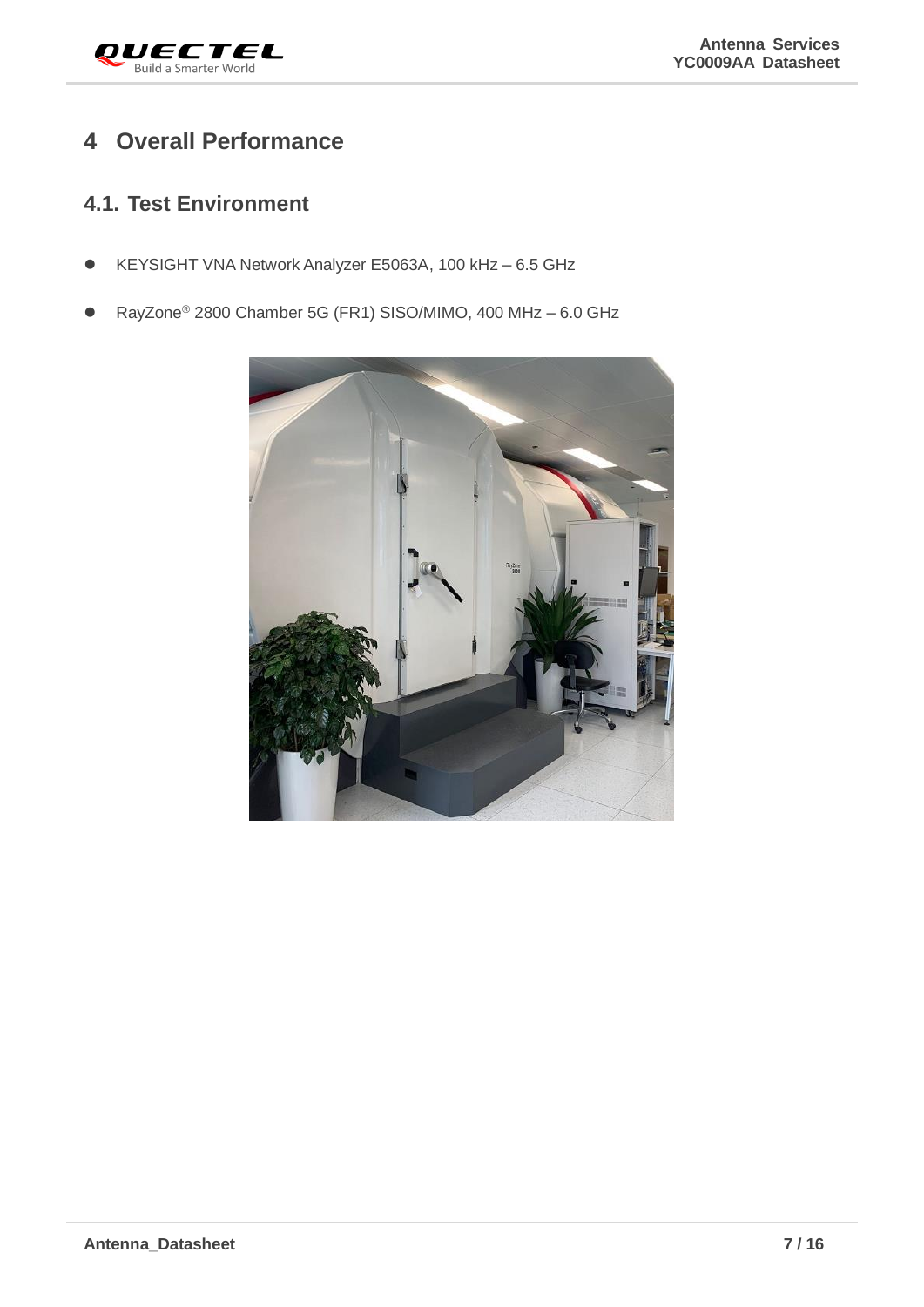

## <span id="page-8-0"></span>**4.2. Return Loss**

| $tri$ 544 Smith $(R+ jx)$ Scale 1.0000 [F1]                                                                                                                                                                                                           |
|-------------------------------------------------------------------------------------------------------------------------------------------------------------------------------------------------------------------------------------------------------|
| 32.597 Ω -20.565 Ω<br>2.3982931 GHZ<br>3.2270.07<br>$53.440$ $\Omega$ -1.0050 $\Omega$<br>64.635 pF<br>849.02 pH<br>2.4500000 GHZ<br>2.5132173 GHz 93.649 0 13.407 0 849.02 pH<br>2.4450000 GHz 50.896 0 -2.6969 0 24.137 pF<br>>3 2.5132173 GHz<br>л |
|                                                                                                                                                                                                                                                       |
|                                                                                                                                                                                                                                                       |
|                                                                                                                                                                                                                                                       |
|                                                                                                                                                                                                                                                       |
| ◬<br>▵                                                                                                                                                                                                                                                |
| > 122 544 Log Mag 10.00dB/ Ref 0.000dB [F1]                                                                                                                                                                                                           |
| 50.00<br>2.3982931 GHZ -10.000 ds<br>$\frac{1}{2}$                                                                                                                                                                                                    |
| 2.4500000 GHz -29.207 dB<br>2.5132173 GHz -10.000 dB<br>40.00<br>2.4450000 GHz -31.009 dB<br>A.                                                                                                                                                       |
| 30.00                                                                                                                                                                                                                                                 |
| 20.00                                                                                                                                                                                                                                                 |
| 10.00                                                                                                                                                                                                                                                 |
| 0.000                                                                                                                                                                                                                                                 |
| $-10.00$                                                                                                                                                                                                                                              |
| $-20.00$                                                                                                                                                                                                                                              |
| $-30.00$                                                                                                                                                                                                                                              |
| $-40.00$                                                                                                                                                                                                                                              |
| $-50.00$<br>▴<br>▵                                                                                                                                                                                                                                    |

| <b>Frequency (MHz)</b> | 2390  | 2450    | 2513  |
|------------------------|-------|---------|-------|
| <b>Return Loss</b>     | $-10$ | $-29.2$ | $-10$ |

## <span id="page-8-1"></span>**4.3. Efficiency**

| <b>Frequency (MHz)</b> | 2400 | 2450 | 2500 |
|------------------------|------|------|------|
| Efficiency (%)         | 72.1 | 78.2 | 71.8 |

### <span id="page-8-2"></span>**4.4. Gain**

| <b>Frequency (MHz)</b> | 2400 | 2450 | 2500 |
|------------------------|------|------|------|
| Gain                   | 1.76 | 4.08 | 2.53 |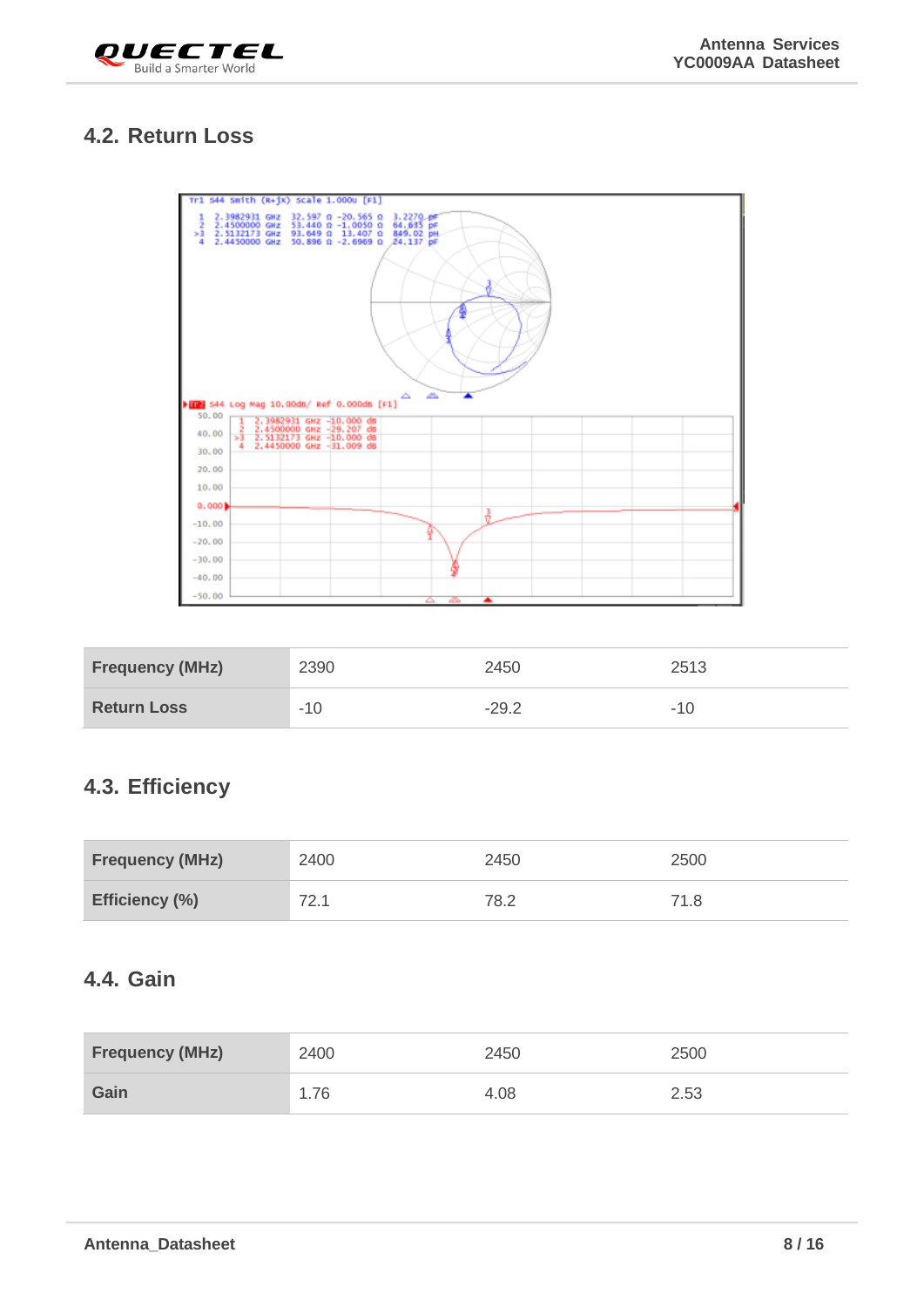

## <span id="page-9-0"></span>**4.5. Radiation Patterns**



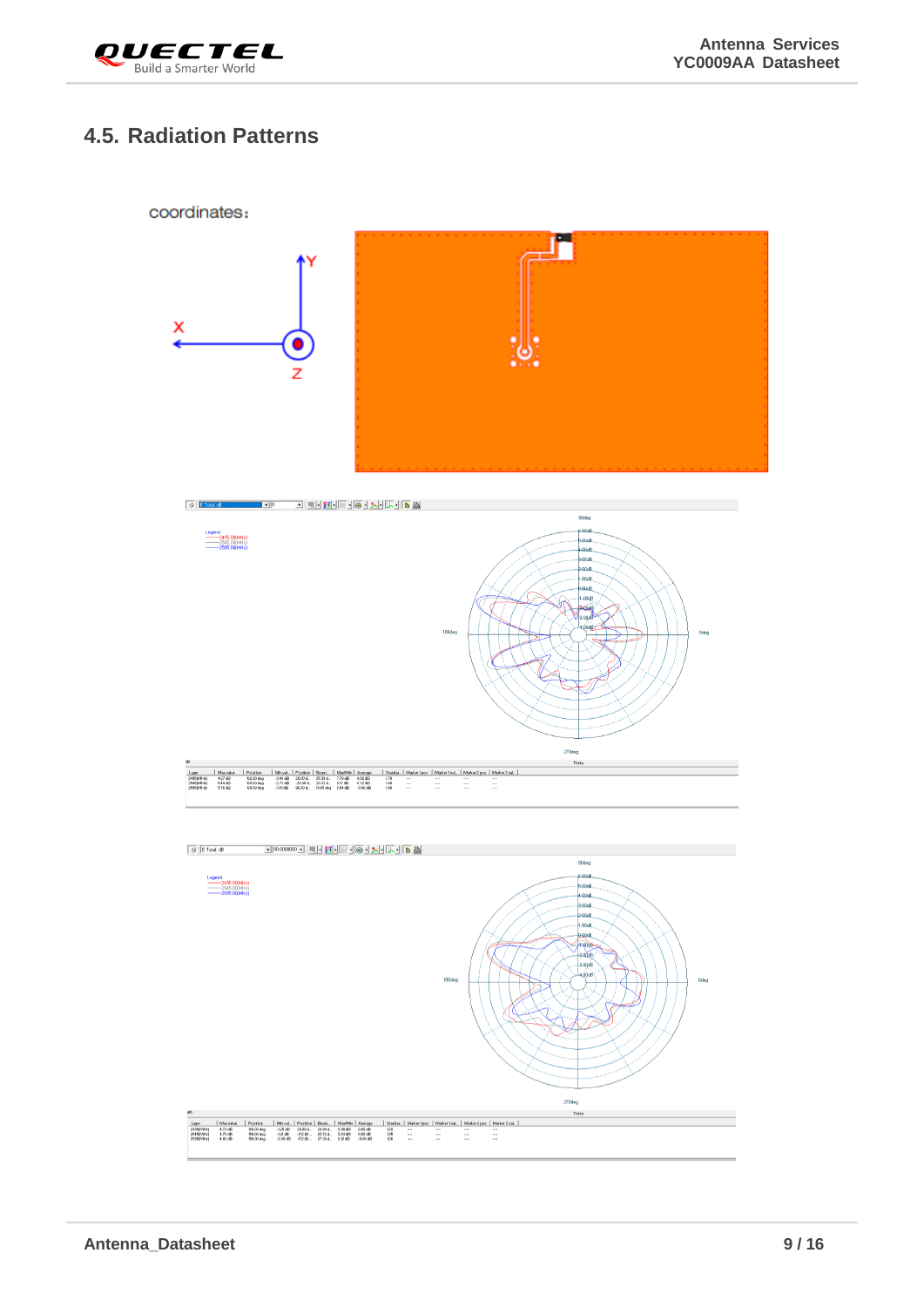



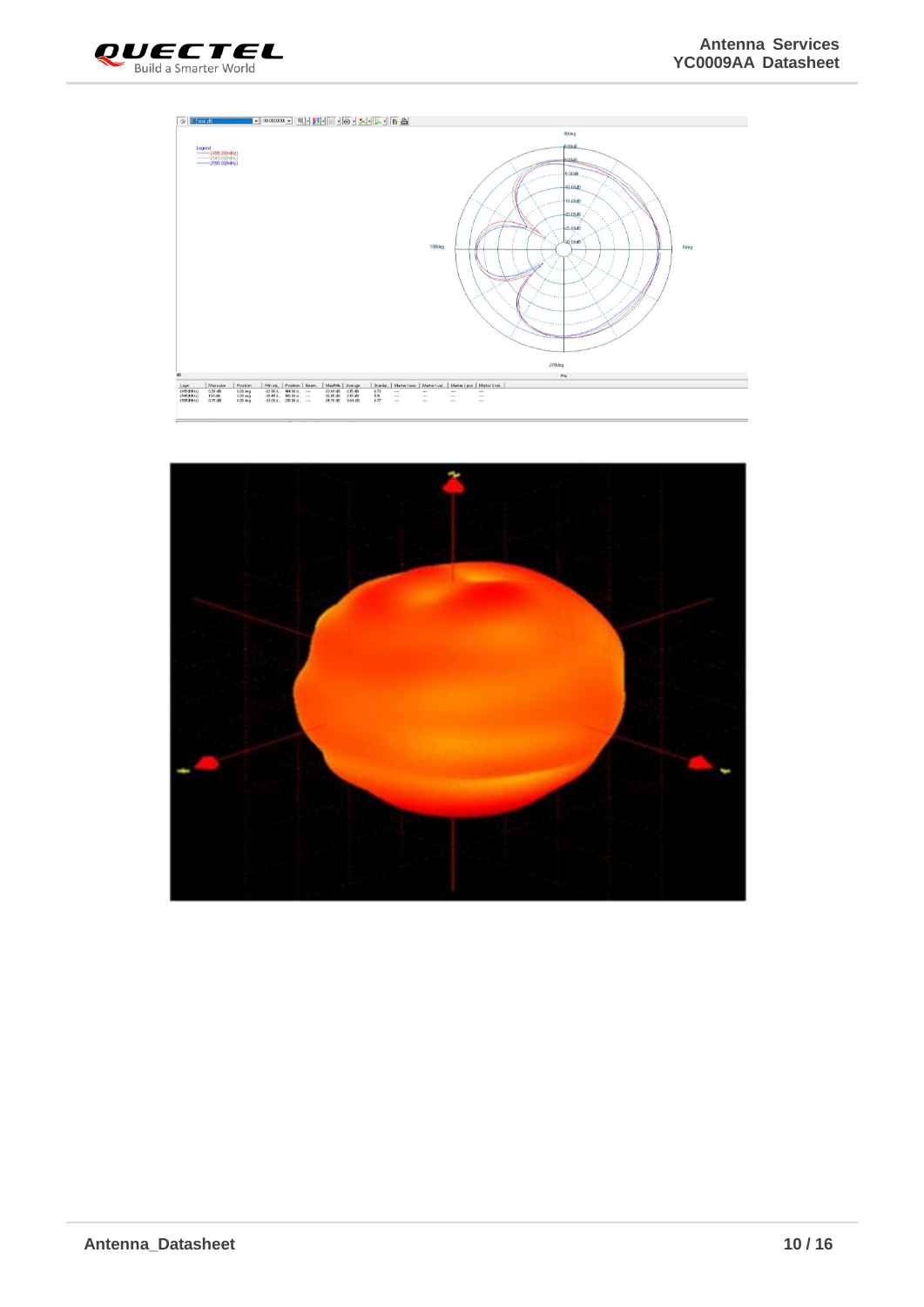

## <span id="page-11-0"></span>**4.6. Reference PCB Design (Unit: mm)**

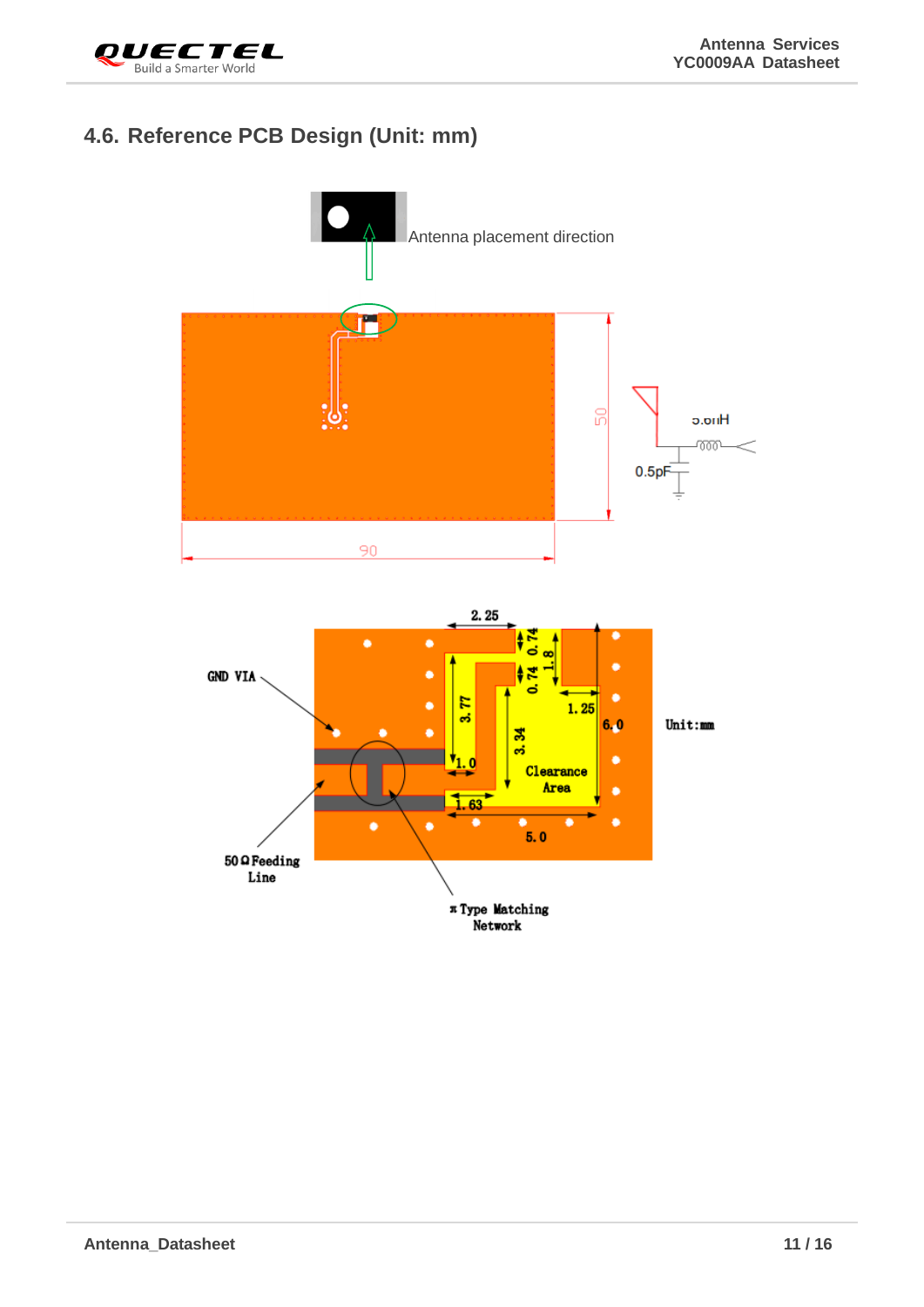

## <span id="page-12-0"></span>**5 Product Size**



(Bottom View)

| Number | Terminal Name |
|--------|---------------|
|        | INPUT         |
|        |               |





| $D$ imensions | $3.2 + 0.2$ | $1.6 + 0.2$ | $5+/-0.1$<br>$\mathbf{v}$ . | $4+/-0.1$ |
|---------------|-------------|-------------|-----------------------------|-----------|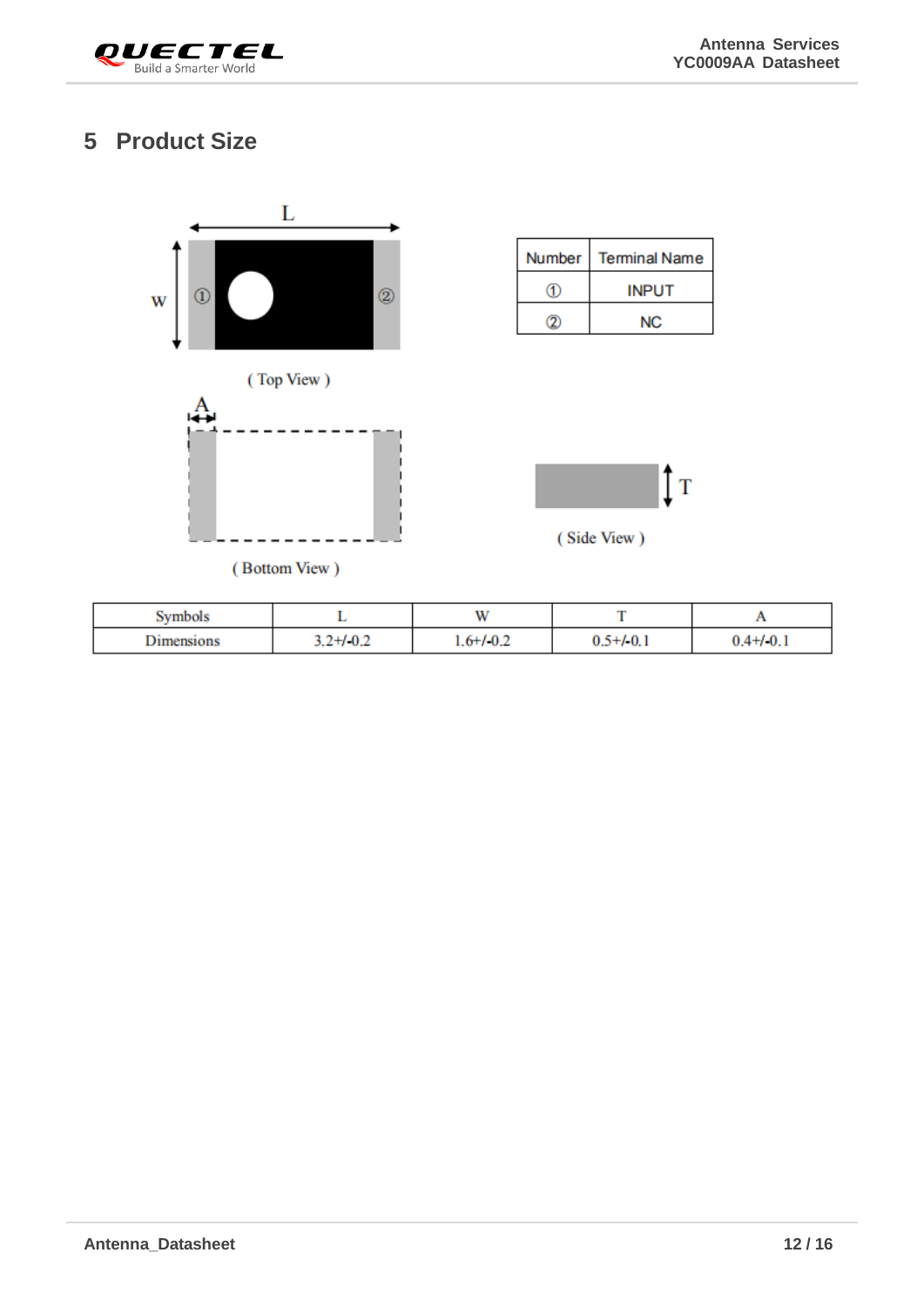

## <span id="page-13-0"></span>**6 Reliability Test**

| <b>Temperature Range</b>           | $25 + 5$ °C          |
|------------------------------------|----------------------|
| <b>Relative Humidity Range</b>     | $55 - 75%$           |
| <b>Operating Temperature Range</b> | $-40$ °C to $+85$ °C |
| <b>Storage Temperature Range</b>   | $-40$ °C to $+85$ °C |

#### <span id="page-13-1"></span>**6.1. Vibration Resist**

The device should fulfil the electrical specification after being applied to the vibration of 10–55 Hz with amplitude of 1.5 mm for 2 hours in X, Y and Z directions respectively.

#### <span id="page-13-2"></span>**6.2. Drop Shock**

The device should have no mechanical damage after dropping onto the hard wooden board from the height of 100 cm for 3 times at each facet of the 3 dimensions of the device.

#### <span id="page-13-3"></span>**6.3. Resistance to Soldering Heat**

The device should have no damage after pre-heating at 120–150 °C for 120 seconds and immersion in solder Sn at 255 °C  $\pm$ 10 °C for 5  $\pm$ 0.5 seconds, or electric iron at 300 °C  $\pm$ 10 °C for 3  $\pm$ 0.5 seconds.

#### <span id="page-13-4"></span>**6.4. Adhesive Strength of Termination**

The device have no remarkable damage or removal of the termination after horizontal force of 5 N  $(50603)$ ; 10 N (> 0603) for 10 ±1 seconds.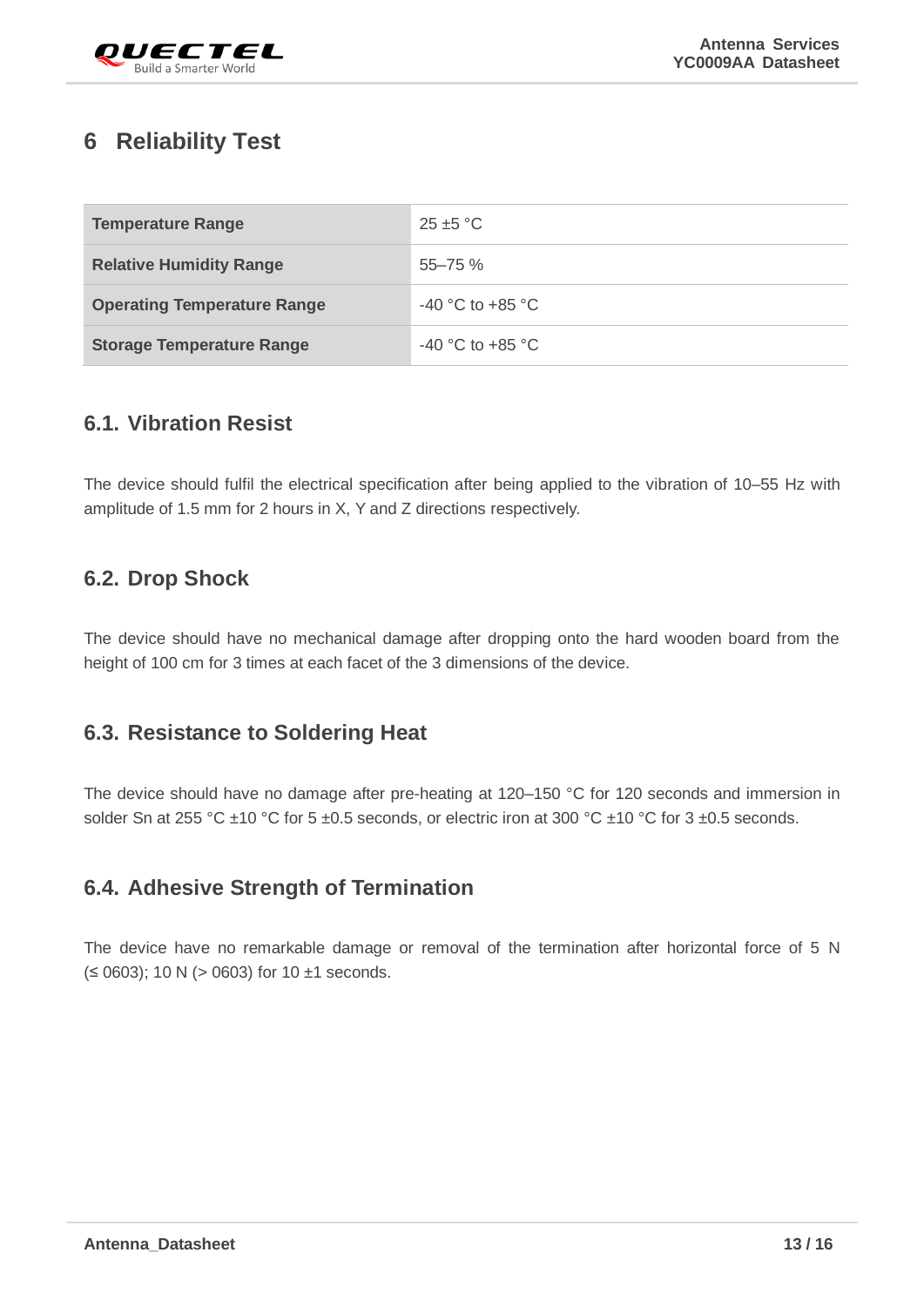

## <span id="page-14-0"></span>**6.5. Bending Resist Test**



Weld the product to the central part of the PCB with the thickness 1.6  $\pm$ 0.2 mm or 0.8  $\pm$ 0.1 mm as the illustration shows, and keep exerting force arrow-ward on it at speed of 1 mm/s, and hold for  $5 \pm 1$  s at the position of 1.5 mm bending distance, so far, any peeling-off of the product metal coating should not be detected.

#### <span id="page-14-1"></span>**6.6. Moisture Proof**

The device should fulfil the electrical specification after being exposed to the temperature 60  $\pm$ 2 °C and the relative humidity 90–95 % for 96 hours and 1–2 hours recovery time under normal condition.

#### <span id="page-14-2"></span>**6.7. High Temperature Endurance**

The device should fulfil the electrical specification after being exposed to temperature 85  $\pm$ 5 °C for 96  $\pm$ 2 hours and 1–2 hours recovery time under normal temperature.

#### <span id="page-14-3"></span>**6.8. Low Temperature Endurance**

The device should fulfil the electrical specification after being exposed to the temperature -40 °C ±5 °C for 96  $±2$  hours and to 2 hours recovery time under normal temperature.

#### <span id="page-14-4"></span>**6.9. Temperature Cycle Test**

The device should fulfil the electrical specification after being exposed to the low temperature -40 °C and high temperature +85 °C for 30  $\pm$ 2 min each by 5 cycles and 1 to 2 hours recovery time under normal temperature.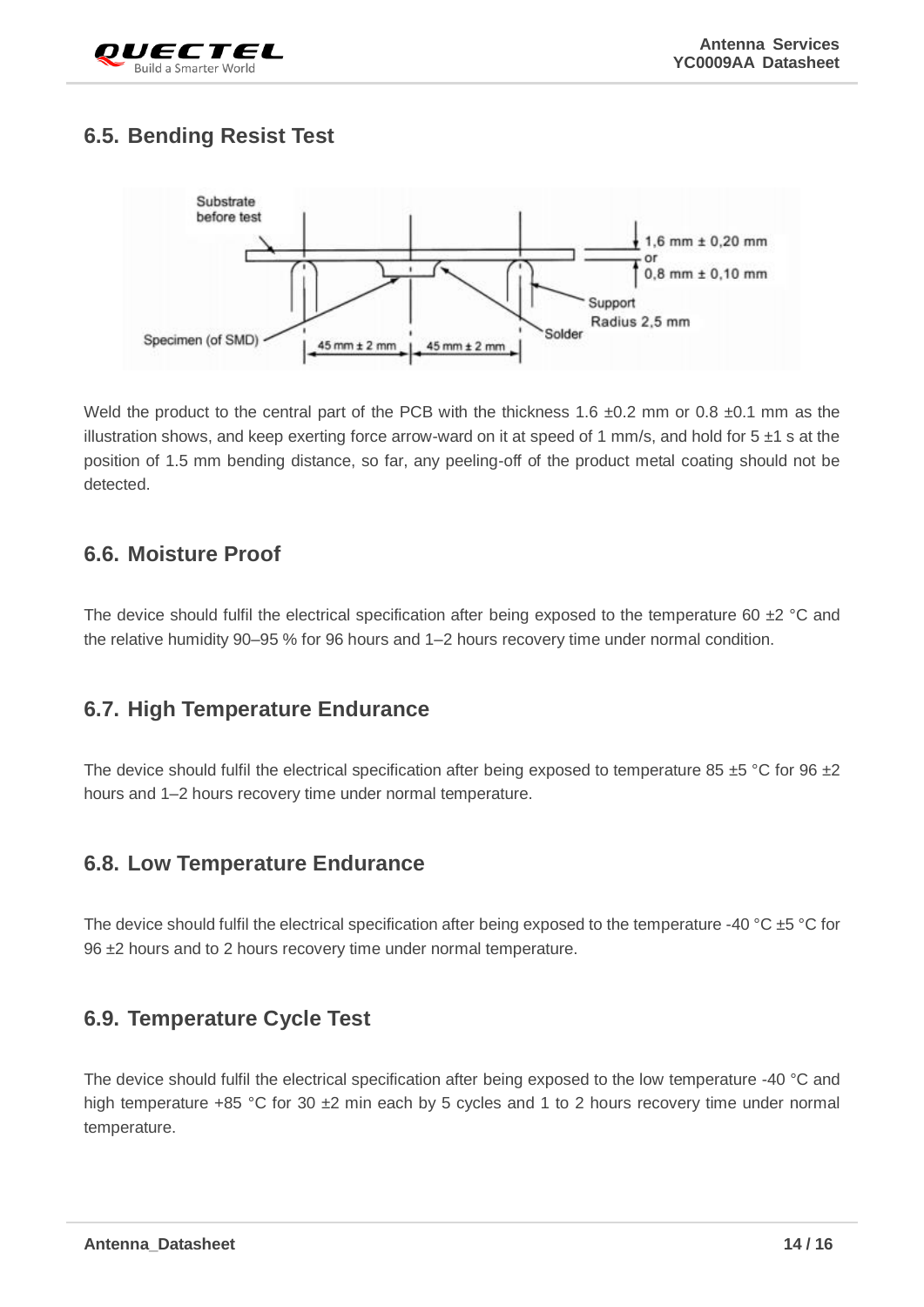

## <span id="page-15-0"></span>**7 Reflow Soldering Standard Condition**



## <span id="page-15-1"></span>**8 Packaging and Dimensions**

## <span id="page-15-2"></span>**8.1. Plastic Tape**



Remarks for Package:

Reserve a length of 150–200 mm for the trailer of the carrier and 250–300 mm for the leader of the carrier and further 250 mm of cover tape at the leading part of the carrier.